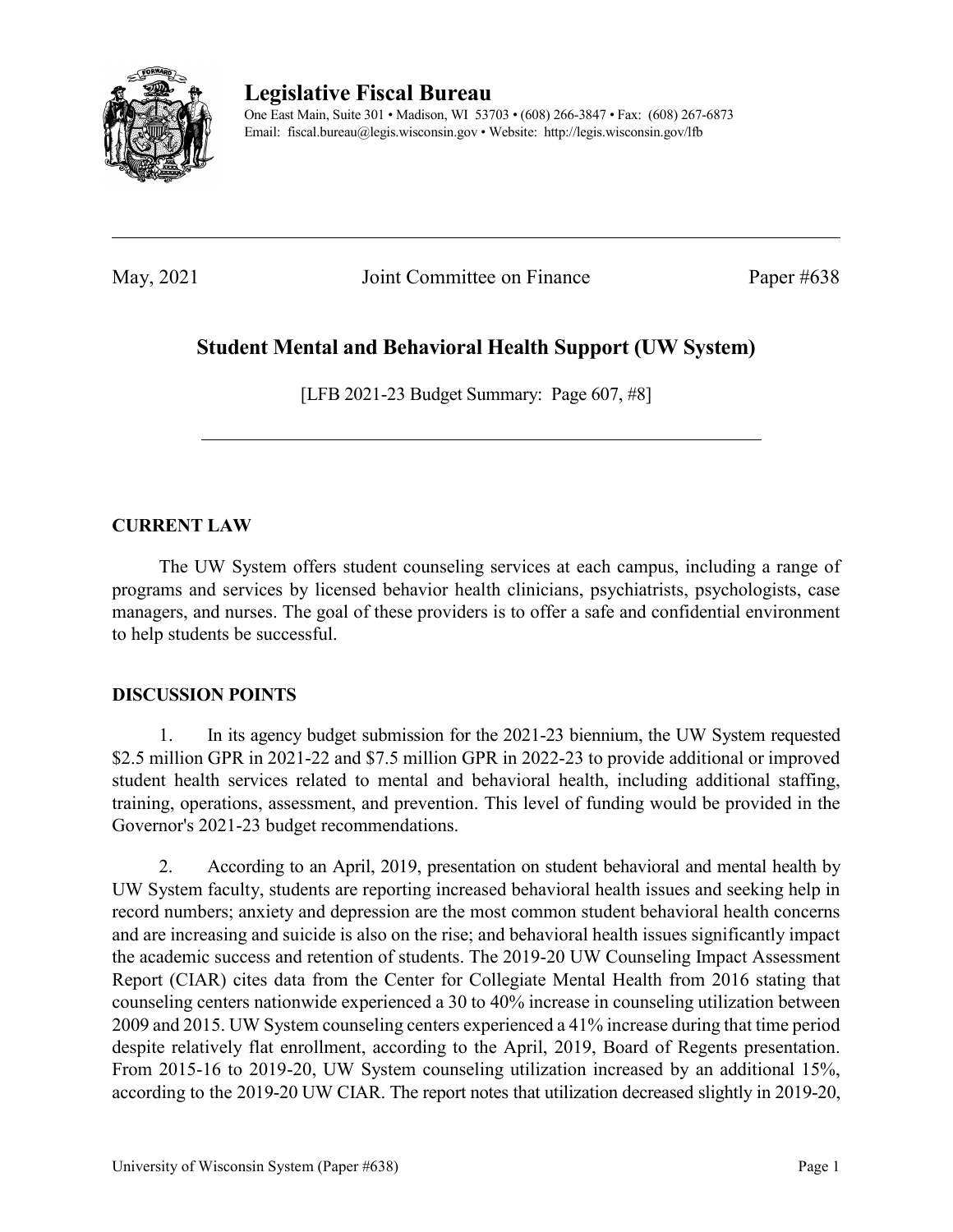likely due to the COVID-19 pandemic when students left campus during the spring semester and there was a small pause while counseling centers pivoted to providing counseling via telehealth services.

3. Counseling utilization has risen by over 60% since 2010, according to UW System, which System notes outpaced enrollment significantly. This has resulted in longer wait times at counseling centers and a reduced level of service for students. As demand for counseling has risen, the ratio of available counselors to students remains below the recommended level at many of the 13 UW System institutions. International Association of Counseling Services (IACS) Standards for University and College Counseling Services recommend minimum staffing ratios in the range of one FTE professional staff member (excluding trainees) for every 1,000 to 1,500 students, depending on services offered and other campus mental health agencies. As shown in the table, while most institutions have improved their counselor to student ratio from 2015 to 2019, with eight institutions where data was presented now meeting the 1:1,500 ratio, only two of the campuses currently meet the 1:1,000 ratio.

|                      | 2015  | 2016  | 2017  | 2018  | 2019  |
|----------------------|-------|-------|-------|-------|-------|
| Eau Claire           | 1,599 | 1,526 | 1,312 | 1,544 | 1,100 |
| La Crosse            | 1,706 | 1,573 | 1,566 | 1,568 | 1,229 |
| Madison              | 1,636 | 981   | 951   | 830   | 708   |
| Milwaukee            | 2,952 | 2,252 | 2,187 | 2,134 | 1,991 |
| Oshkosh              | 1,441 | 1,356 | 1,349 | 1,403 | 1,105 |
| Parkside             | 2,224 | 2,138 | 2,084 | 2,045 | 2,150 |
| Platteville          | 2,543 | 2,177 | 1,739 | 1,616 | 1,474 |
| River Falls          | 1,554 | 1,598 | 1,595 | 1,344 | 1,291 |
| <b>Stevens Point</b> | 1,434 | 1,443 | 1,212 | 1,145 | 1,512 |
| Stout                | 1,558 | 1,697 | 1,364 | 1,270 | 949   |
| Superior             | 1,321 | 1,577 | 947   | 918   | 1,339 |
| Whitewater           | 1,737 | 1,626 | 1,855 | 1,558 | 1,751 |

### **Ratio of Counselors to Students by Institution 2015 to 2019**

Source: UW Counseling Impact Assessment Report 2019-20

4. According to UW System, of the \$10 million requested over the 2021-23 biennium, \$5.4 million of the annual funding would be utilized for salary and fringe benefits to fund 47 counselor positions across UW System to help each institution meet the 1:1,000 ratio standard. These positions would fill staffing gaps in the ability to serve under-represented and higher-risk student populations and staff skilled in providing campus outreach and education on mental health and well-being. According to UW System, providing this funding for counselors would increase student access, decrease wait-times, and improve overall quality of student care.

5. In addition to counseling utilization increases, campus health centers have also experienced increased demand for behavioral health services. According to the April, 2019, presentation to the Board of Regents, student behavioral health issues account for almost one-half of visits to a UW health services center. The presentation also noted that due to limited access to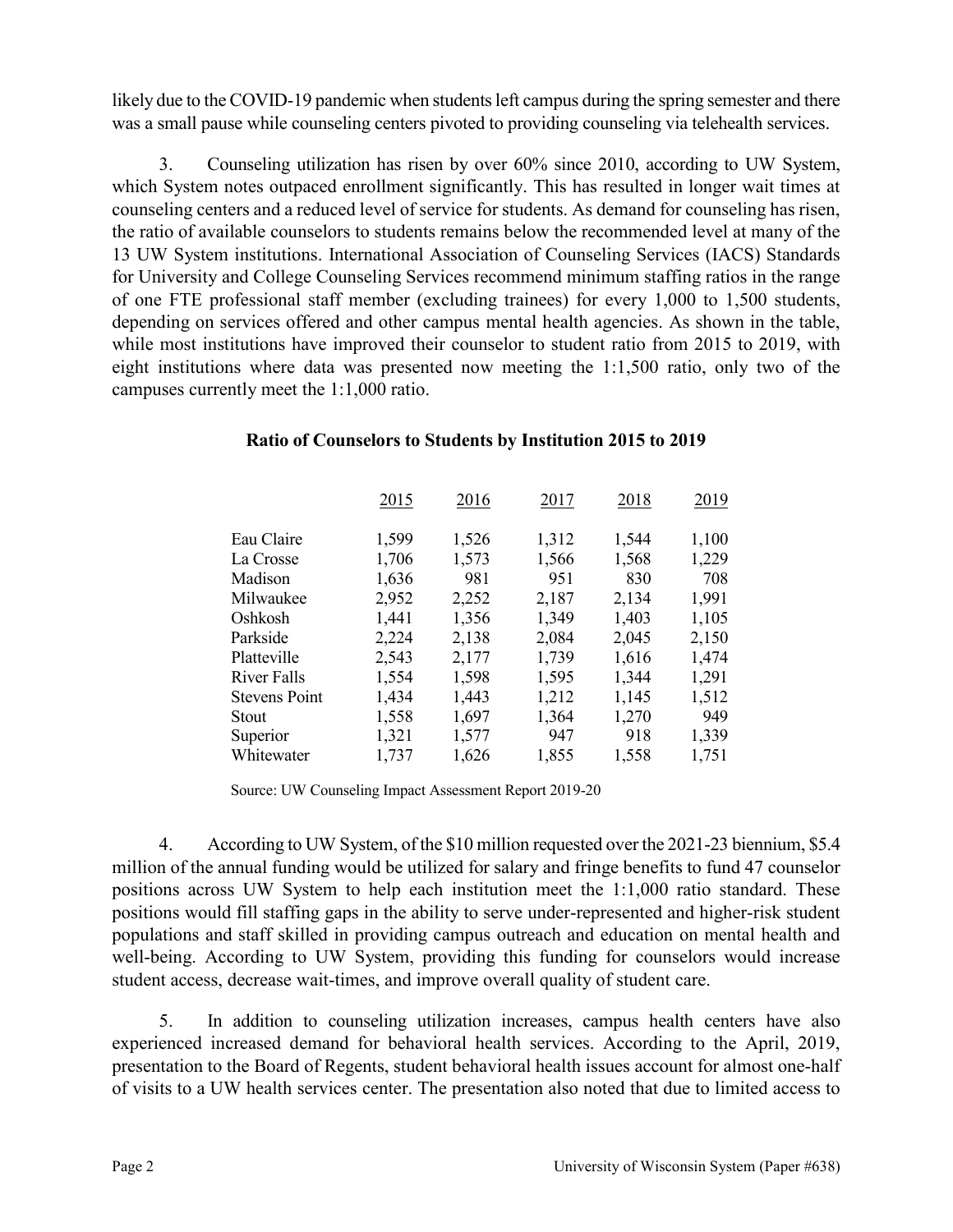psychiatric services, students are increasingly relying on health services for support. UW System indicates that \$3.45 million of the \$10 million in the 2021-23 biennium would be utilized to increase psychiatric staffing at UW-Madison and UW-Milwaukee, where psychiatric practitioners are available, as well as contract with a national telepsychiatry organization to provide remote psychiatric services for the other 11 institutions. According to UW System, increasing student access to psychiatric care would ensure students with more complex mental health needs receive the highest quality medical interventions and appropriate medication management and reduce the workload placed on primary care providers.

6. In addition to increased counseling and psychiatric staff, UW System indicates \$900,000 of the proposed funding would be utilized to provide additional case manager staff to ensure one case manager for each institution. Higher education case managers coordinate intervention and support efforts across campus and community systems to assist at-risk students, those who are facing crises, experiencing life stressors, and encountering barriers that impede success. Campus case managers triage reports of student concern from faculty, staff, students, and the outside community, manage crises, help concerned others to respond, refer students to on- and off-campus treatment resources, and monitor the impact of interventions on student success. According to UW System, providing additional case managers would increase campuses' ability to intervene early in high-risk situations, thereby reducing risks to the safety of an at-risk student to themselves and others.

7. UW indicates the remaining \$250,000 in proposed funding would be used for suicide prevention training and behavioral health grants. Approximately \$200,000 would be used to fund evidence-based suicide awareness/prevention training available online to all students, faculty, and staff. The final \$50,000 of proposed funding would be utilized to create an annual fund for grants to support campus-level development of unique and targeted programs to address particular behavioral health issues to promote innovation and help identify new approaches that could be considered for implementation at other campuses.

8. If the Committee wishes to provide additional funding for student behavioral and mental health, but at a lower level, \$7.65 million GPR in the 2021-23 biennium would fund 26.5 counselor positions and other related services, which would attain an estimated 1:1,250 counselor to student ratio. Alternatively, \$6.0 million GPR would fund 12.0 counselor positions and other related services, which would result in an estimated 1:1,500 counselor to student ratio.

### **ALTERNATIVES**

1. Provide \$2,500,000 in 2021-22 and \$7,500,000 in 2022-23 in a new, annual appropriation to provide additional or improved student health services related to mental and behavioral health, including additional or improved staffing, training, operations, assessment, and prevention.

| ALT 1      | <b>Change to Base</b> |
|------------|-----------------------|
| <b>GPR</b> | \$10,000,000          |